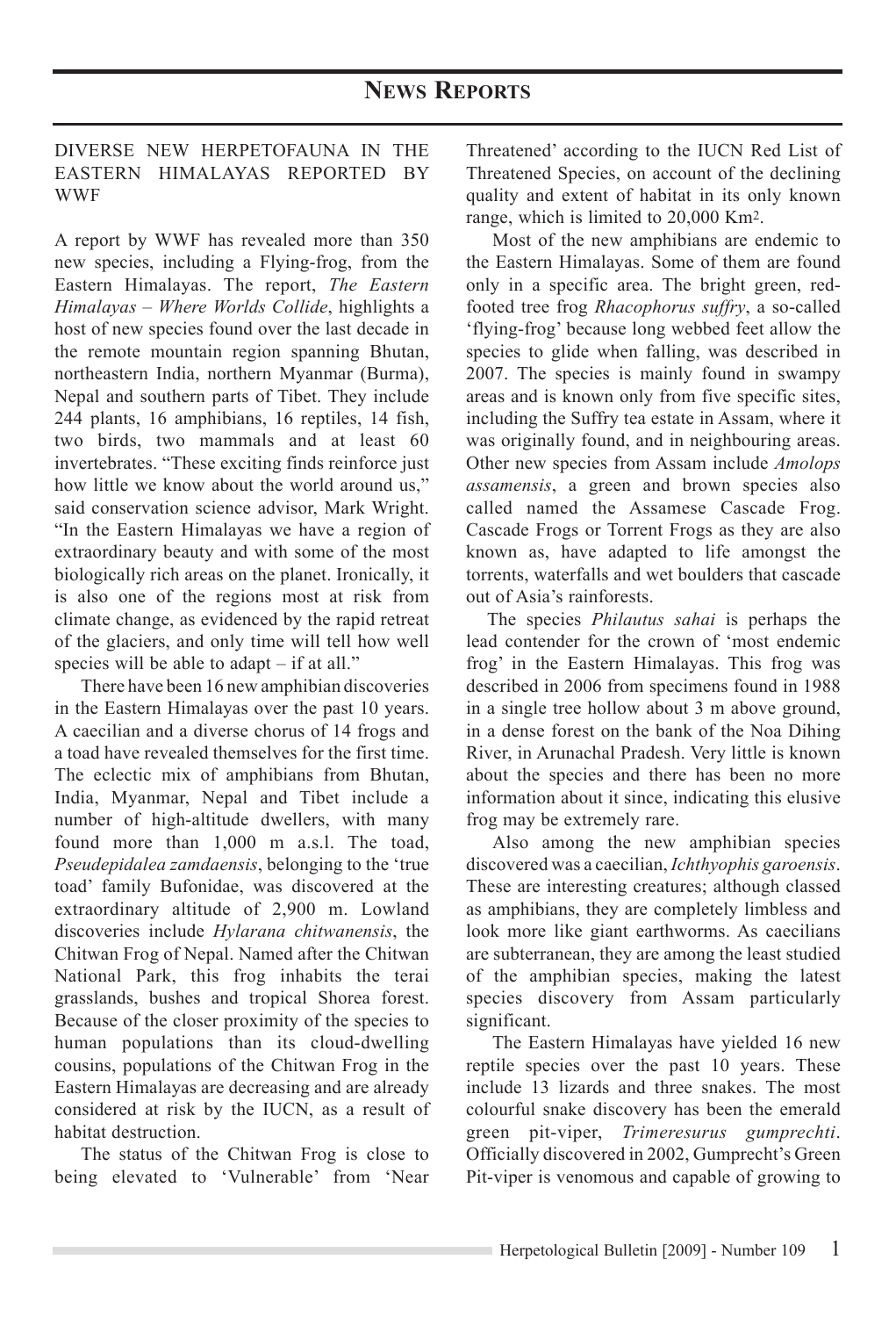

**Figure 2.** Smith's Litter-frog (*Leptobrachium smithi*). © Milivoje Krvavac.



**Figure 1.** Flying-frog (*Rhacophorus suffry*). © Totul Bortamuli.

**Figure 3.** Gumprecht's Green Pit-viper (*Trimeresurus gumprechti*). © Gernot Vogel.